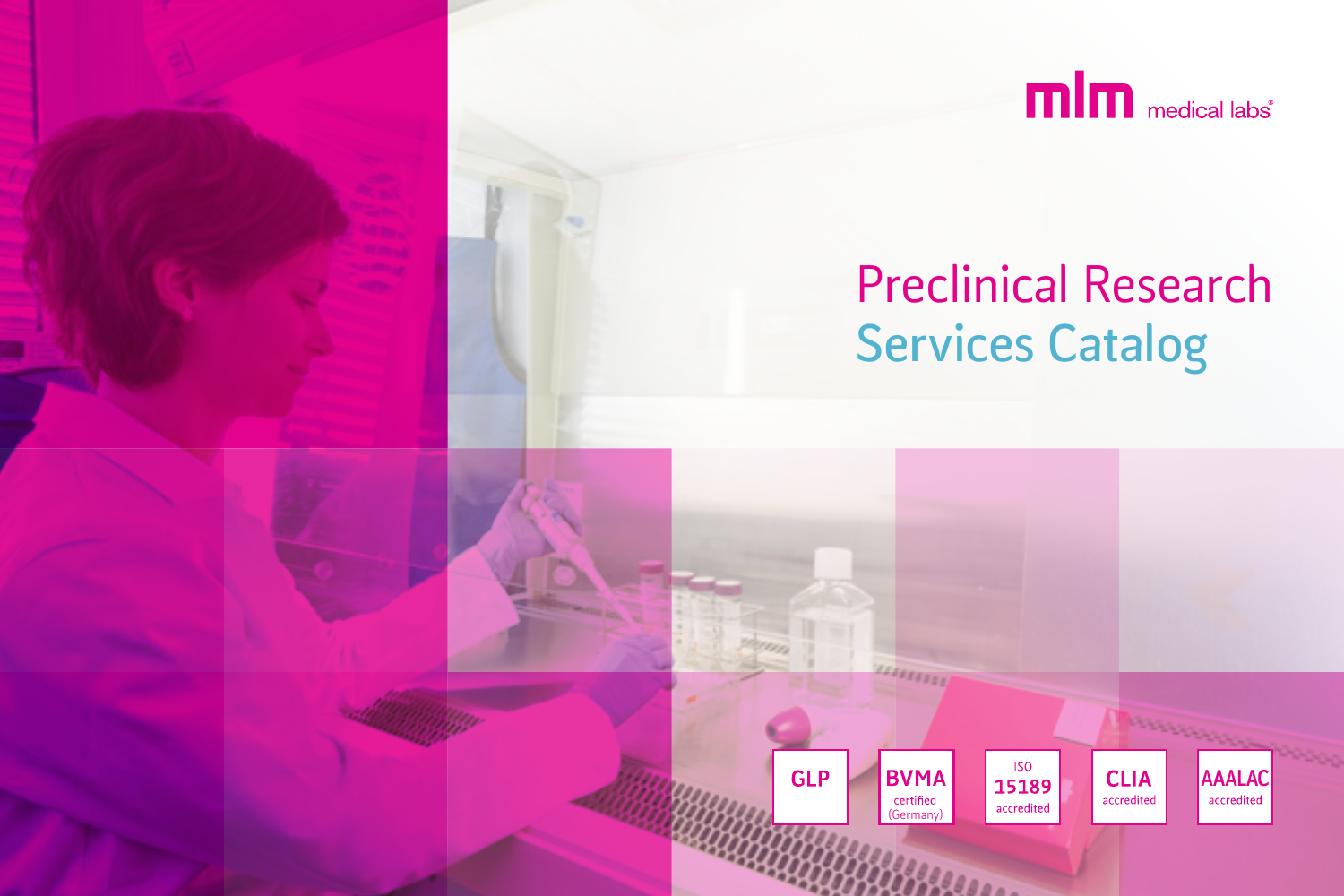#### [3] INTRODUCTION: **About Us**

- [4] IN VITRO CAPABILITIES: **Screening and Mechanism of Action Studies**
- [5] IN VIVO CAPABILITIES: **Models for Efficacy and Pharmacology Studies**
- [6-7] CELL CULTURE MODELING: **In Vivo & In Vitro Assays**
- [8] INFLAMMATION: **Inflammatory Assessments Across Multiple Disease Areas**
- [9] HISTOPATHOLOGY: **Histological Assessment of All Tissue Types**
- [10] MODELS IN DEVELOPMENT: **Available for Partnership and Cost-Sharing Opportunities**
- [12] CONTACT US: **Speak With a Scientist Today to Discuss Your Next Study!**



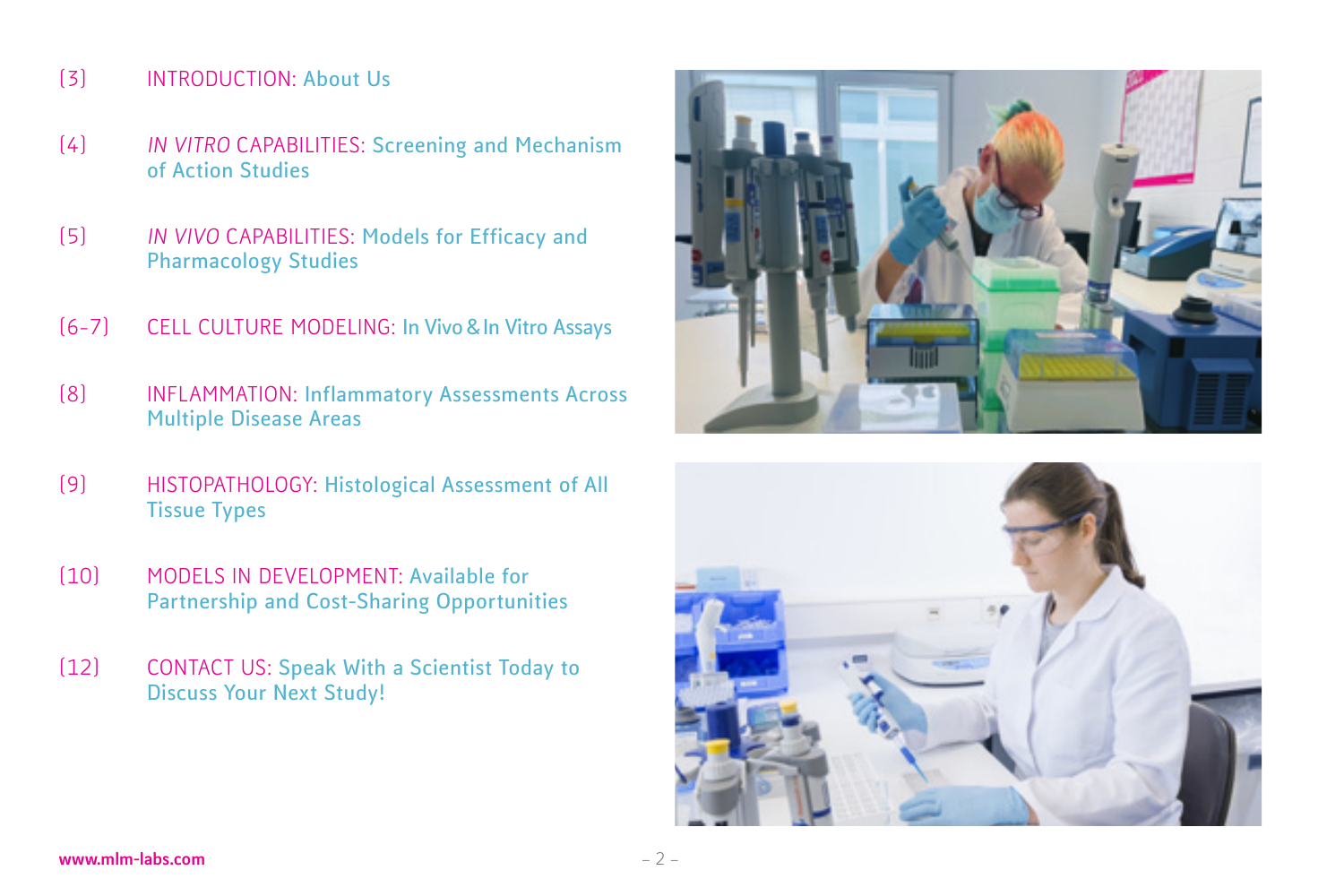# INTRODUCTION About Us

MLM Medical Labs is a leading specialty and central laboratory with comprehensive research services and diagnostic capabilities in Europe and the United States. Offering a range of standard and fully customizable analytical services across a variety of therapeutic areas, we add value at every stage of the product development process from early stage R&D through phase IV clinical trials that serve to enhance and accelerate research programs to their next milestones. Each disease area is supplemented extensively by different models and batteries of in vitro and ex vivo analyses, offering answers to your therapeutics' effect on different biological systems. With our strong reputation for scientific expertise, passionate approach to customer care, and adherence to providing quality data, we empower clients ranging from emerging biotech to Top Ten Global Pharma companies to reach confident clinical decisions that ultimately serve to improve patient lives.

# Our Core Values



**Solutions** 



We approach each project uniquely, hosting discussions to learn as much about our sponsors' programs as possible including the overall objectives of the study and the potential mechanisms of the test items upfront. We approach each customer with transparent sharing of information, coordinated decision-making processes, and a high level of flexibility, offering you global service without the bureaucracy. We run off-the-shelf models, customize existing models and develop novel approaches, whether it be a new model, delivery method or assessment. Furthermore, our biomarker development and clinical services teams will collaborate with our customers to realize diagnostic assays or in vitro diagnostic devices. We are committed to creating a lasting partnership that ensures delivery of the most informative and comprehensive data package possible from each study we perform.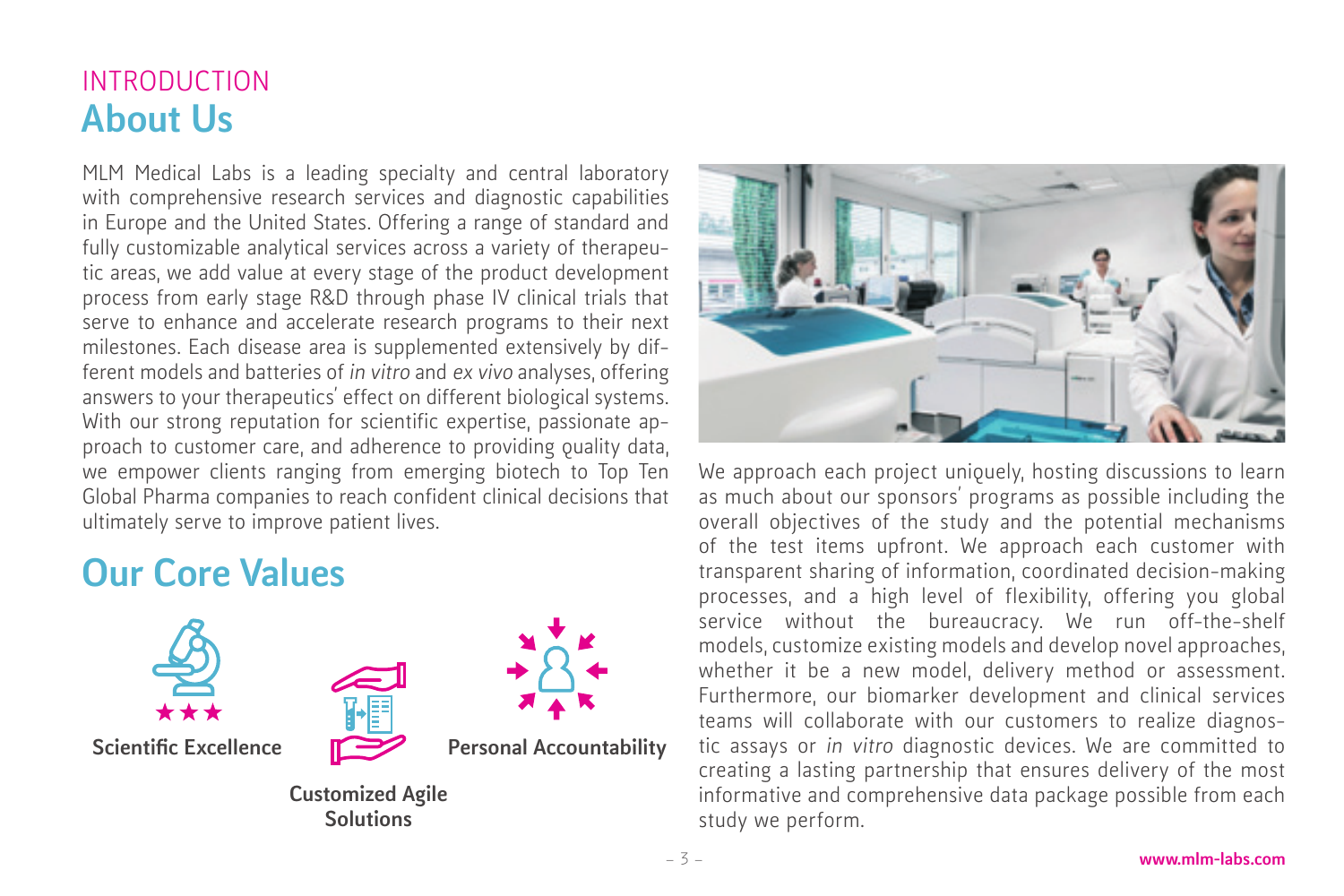# IN VITRO CAPABILITIES Screening and Mechanism of Action Studies

#### Cell Based Assays

Primary and immortalized cellular assays for compound screening, cytotoxicity testing, proliferation, cytokine production, disease modeling and more.



#### Protein Analytics

Analyze biomarkers through singleplex, multiplex or ELISA-based technologies (up to 30 analytes per sample), Western Blot capabilities.



#### Flow Cytometry

Characterize complex cellular populations of interest with our standard and custom panels for immunophenotyping with BD LSR Fortessa.



#### Histopathology

Our fully-equipped and GLP-compliant histopathology laboratory can provide in-depth tissue analysis through histological staining and immunohistochemistry on fresh frozen and FFPE samples.



#### Molecular Analytics

Analyze specific genes or pathways through PCR, DNA methylation determinination, mRNA/miRNA expression levels and Next-Gen Sequencing.



#### Custom Assay Development

We specialize in assay development and validation to meet our customers' complex analytical needs. Contact us today to discuss a customized assay solution!

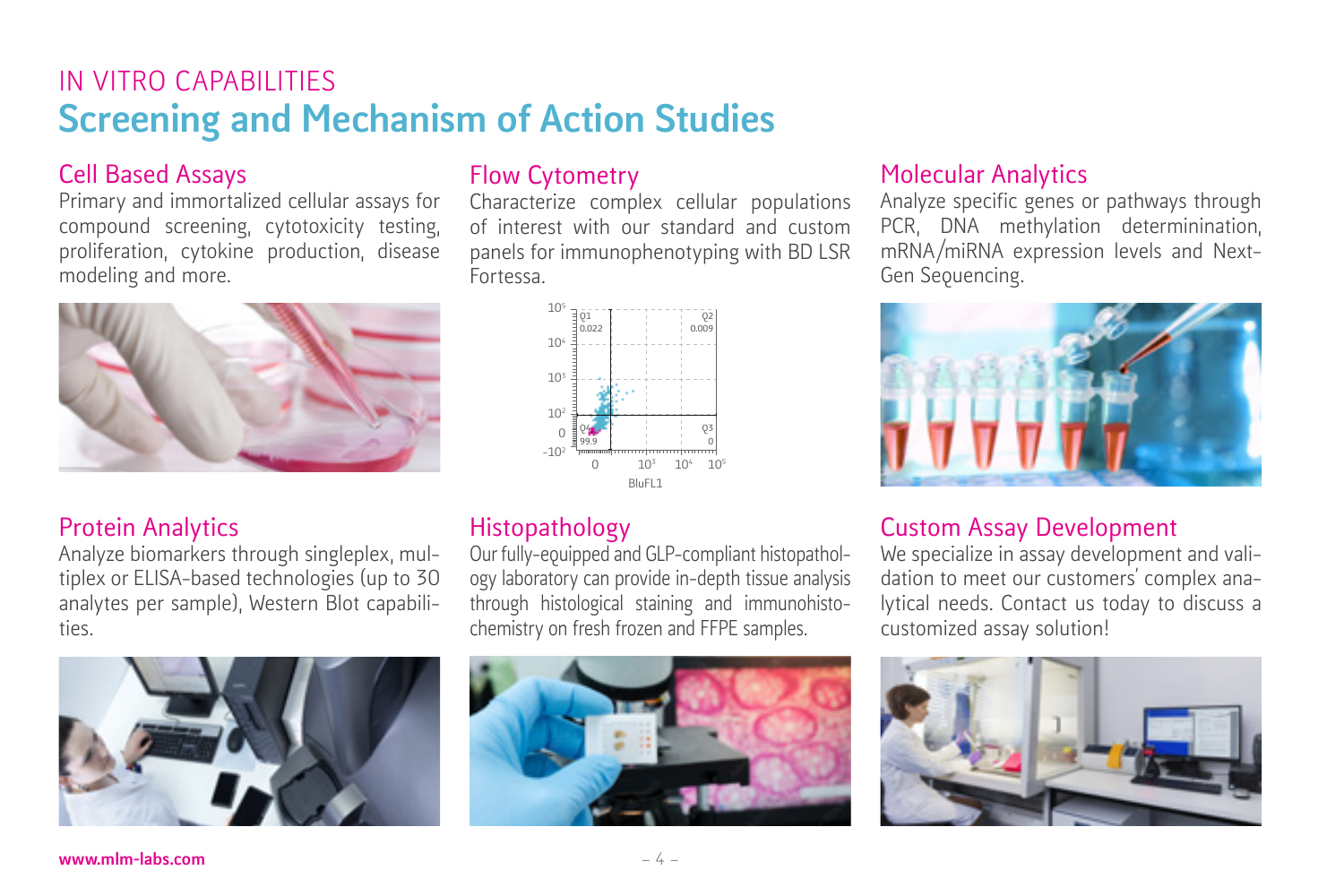# IN VIVO CAPABILITIES Models for Efficacy and Pharmacology Studies

Our scientists aim to provide the biotech and pharmaceutical community with relevant disease models that translate to the clinic because the development of life-saving therapeutics depends on it. We offer traditional, well-characterized rodent models of numerous diseases and disorders that can be found in publications across the literature, and we continually develop new models on the background of existing models.

Combining the right models with the necessary readouts, both in vivo and ex vivo, brings a higher degree of applicability to the clinic in later stages of development and ultimately accelerates our client programs forward.



#### Drug Administration

All standard routes (IV, IP, Intradermal, etc) as well as intranasal, oral aspiration and infusion pump delivery.



#### Tissue Sampling and Histopathology

Harvesting of all tissue types for ex vivo analysis of biomarkers. Traditional pathological assesments as well as digital imaging and quantitative image analysis.



#### Model and Method Development

Small animal model development as well as method development to address unmet study needs.



#### New Chemical Entities (NCE), Biologics and Medical Devices

Experience in handling small molecules, biologics, cellbased therapies, natural compounds, medical devices and combination products.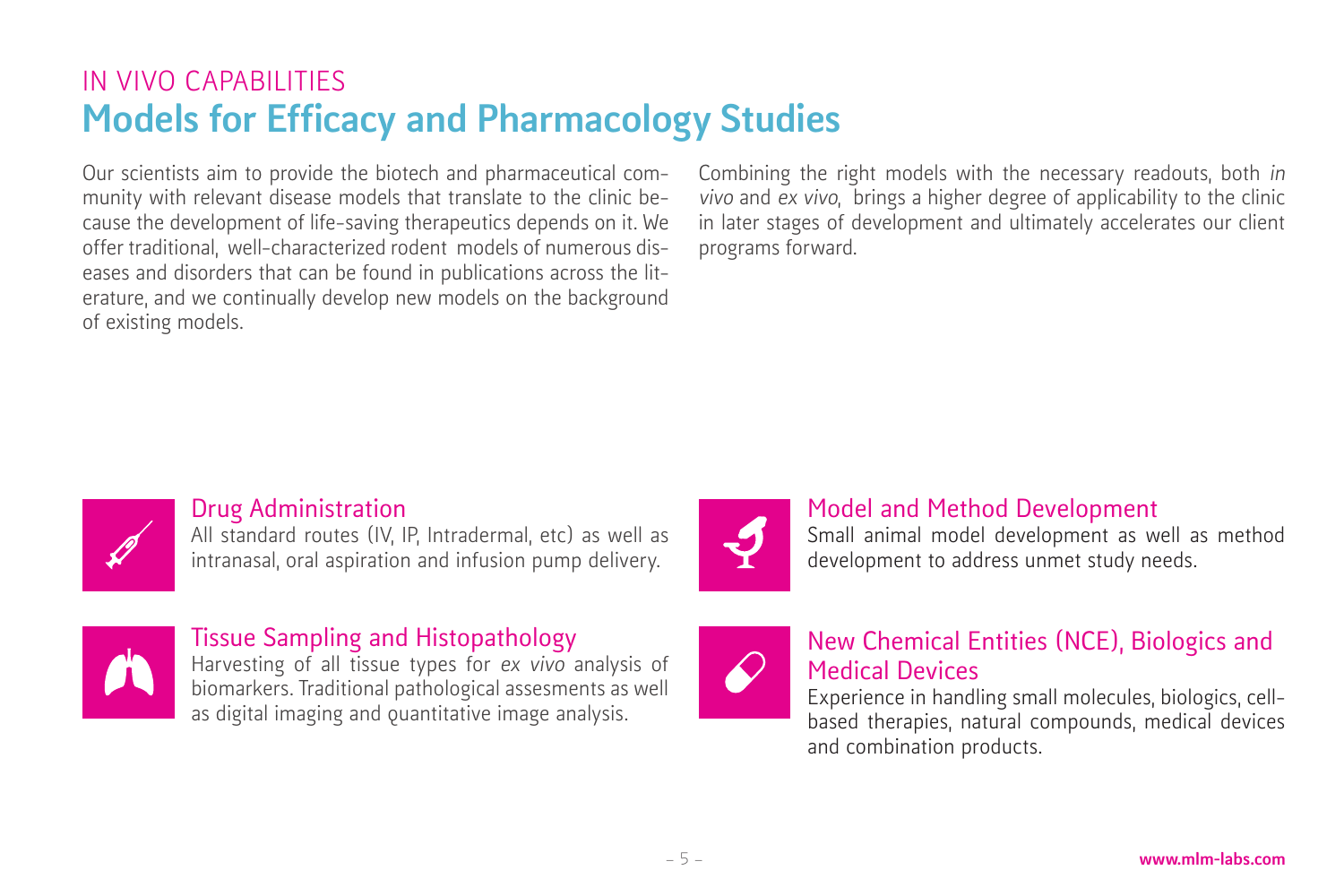# CELL CULTURE MODELING In Vivo & In Vitro Assays

We offer a variety of in vivo models and in vitro assays for evaluating select pathways. Sponsors can select pathways of interest, choose between stimulation or inhibition assays, evaluate in cell based or whole animal systems.

#### In Vivo Immune Response Models:

| Category                 | <b>Species</b> | Response                 | <b>Output</b>         |
|--------------------------|----------------|--------------------------|-----------------------|
| Cellular Immunity        | Mouse          | Th1 response             | Cytokine panel, FACS  |
| Cellular Immunity        | Mouse          | Th <sub>2</sub> response | Cytokine panel, FACS  |
| Cellular Immunity        | Mouse          | Th17 response            | Cytokine panel, FACS  |
| Cellular Immunity        | Mouse          | CD8 T cell response      | Cytokine panel, FACS  |
| Non-specific Immunity    | Mouse          | Innate                   | Cytokine panel, FACS  |
| Humoral Immunity         | Mouse          | B cell response          | FACS, cytokines       |
| Humoral Immunity         | Mouse          | <b>B</b> cell activation | <b>FACS</b>           |
| Allergy/Hypersensitivity | Mouse/rat      | Th1                      | Cytokines panel, FACS |
| Allergy/Hypersensitivity | Mouse          | Th <sub>2</sub>          | Cytokines panel, FACS |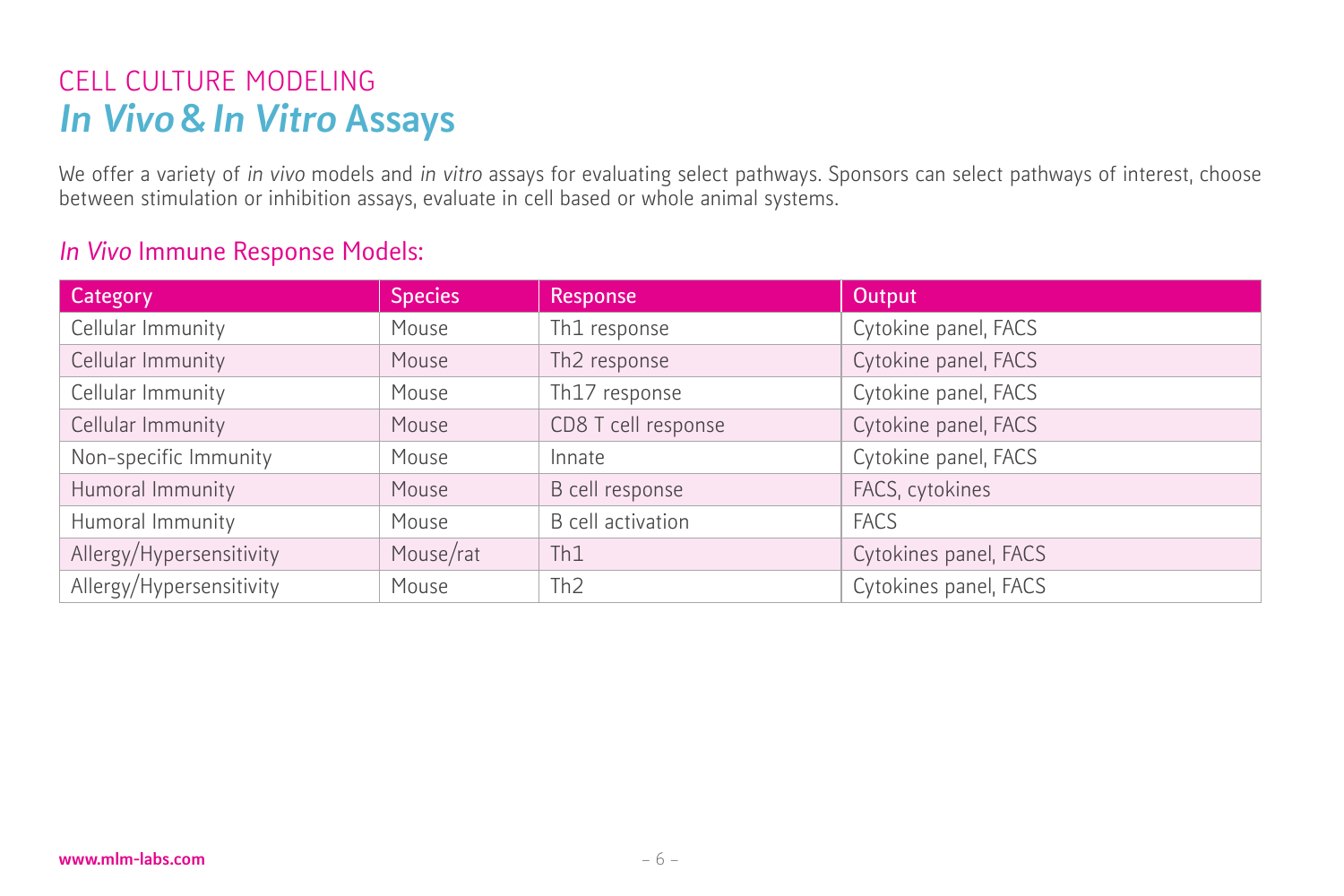### In Vivo Immune Response Models:

| Model                                             | <b>System</b>                                                                                         | Stimulant(s)                                                                                                                                                                                                         | Output                                                                         |
|---------------------------------------------------|-------------------------------------------------------------------------------------------------------|----------------------------------------------------------------------------------------------------------------------------------------------------------------------------------------------------------------------|--------------------------------------------------------------------------------|
| <b>Custom Model</b>                               | Custom                                                                                                | Custom                                                                                                                                                                                                               | Cell proliferation, multiplex cytokine<br>panel, ELISA, <sub>Q</sub> PCR, FACS |
| <b>PBMC Cellular Inflammation</b><br>Model        | Periperipheral blood mono-<br>nuclear cells (PBMC)                                                    | Lipopolysaccharides (LPS),<br>Sponsor Compound                                                                                                                                                                       | Cell proliferation, multiplex cytokine<br>panel, ELISA, <sub>Q</sub> PCR, FACS |
| T Cell Activation                                 | <b>PBMC</b>                                                                                           | antiCD3/CD28, ConA, PHA,<br>Sponsor Compound                                                                                                                                                                         | Cell proliferation, multiplex cytokine<br>panel, ELISA, <sub>Q</sub> PCR       |
| In vitro B-cell stimulation/<br>activation        | PBMC or B-cells                                                                                       | anti-CD40, anti-lgM/lgG, IL-4,<br>Sponsor Compound                                                                                                                                                                   | Cell proliferation, multiplex cytokine<br>panel, ELISA, <sub>Q</sub> PCR, FACS |
| MO/M1/M2 Macrophage<br>Polarization Assay         | Monocyte cell line THP-1                                                                              | phorbol 12-myristate-13-acetate<br>(PMA), LPS, IFN-gamma, IL-4, IL-<br>13, Sponsor Compound                                                                                                                          | Cell proliferation, multiplex cytokine<br>panel, ELISA, <sub>Q</sub> PCR       |
| TH17 Cell Differentation                          | CD4+T cells                                                                                           | MACSiBeads (loaded with CD2,<br>CD3, CD28 antibodies), Th-17<br>differentiation cocktail contain-<br>ing TH17 poloarizing cytokines<br>(IL-1β, IL-6, IL-23, TGF-B1, anti-<br>IFNy, anti-IL-4), Sponsor Com-<br>pound | Cell proliferation, multiplex cytokine<br>panel, ELISA, <sub>Q</sub> PCR, FACS |
| Fibroblast-like Synoviocyte<br>Inflammation Assay | Healthy Human Fibroblast-<br>like Synoviocytes (HFLS) or<br>Rheumatoid Arthritis Patient<br>(HFLS-RA) | TNF- $\alpha$ , Sponsor Compound                                                                                                                                                                                     | Cell proliferation, multiplex cytokine<br>panel, ELISA, <sub>Q</sub> PCR       |
| Colonic Epithelial Cell<br>Inflammation Assay     | Colonic Epithelial Cells                                                                              | TNF- $\alpha$ , IL17a, Sponsor Compound                                                                                                                                                                              | Cell proliferation, multiplex cytokine<br>panel, ELISA, <sub>Q</sub> PCR       |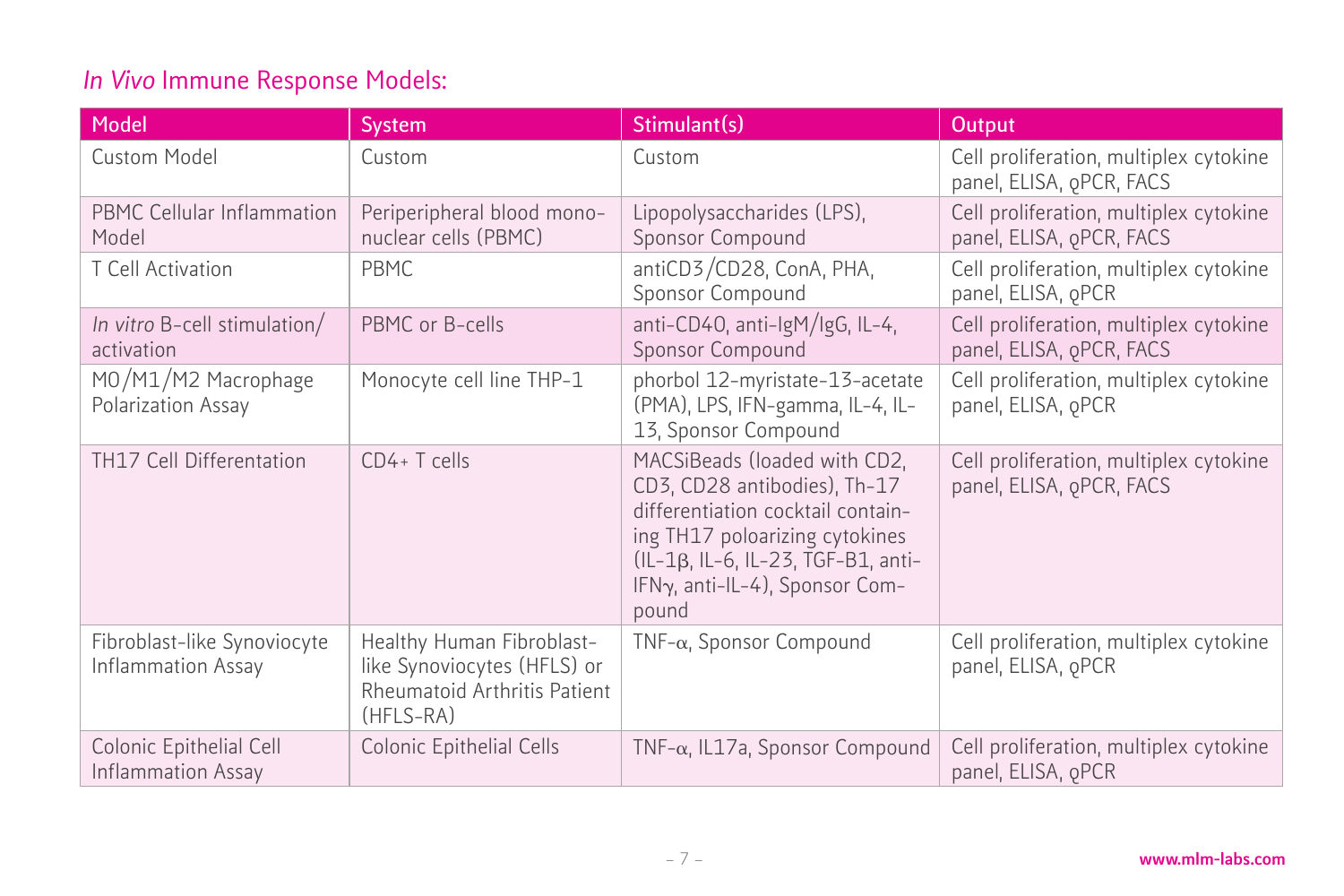# INFLAMMATION Inflammatory Assessments Across Multiple Disease Areas

| Organ/Disease                        | Model                                                                                                                                                                                     | <b>General Assessments</b>                                                                                                  |
|--------------------------------------|-------------------------------------------------------------------------------------------------------------------------------------------------------------------------------------------|-----------------------------------------------------------------------------------------------------------------------------|
| Rheumatoid<br>Arthritis              | • Collagen Induced Arthritis (CIA)<br>· Collagen Antibody Induced Arthritis (CAIA)<br>• Carrageenan Air Pouch<br>· Carrageenan Induced Paw Edema                                          | Histology/IHC, Flow Cytometry<br>Biomarker Analysis, DNA/RNA Analysis, PK                                                   |
| Dermal Inflammation                  | · Imiouimod (IMQ) Induced Psoriasis<br>• IL-23 induced Psoriasis<br>• DNCB/FITC Induced Atopic Dermatitis<br>• Oxazolone Delayed Type Hypersensitivity<br>• Passive Cutaneous Anaphylaxis |                                                                                                                             |
| Respiratory/Lung                     | · Ovalbumin (OVA) Asthma<br>. Lipopolysaccharide (LPS) Lung Inflammation/Injury<br>· House Dust Mite (HDM) Asthma<br>• HDM + LPS Asthma<br>• Bleomycin induced IPF                        |                                                                                                                             |
| Fibrosis                             | · Diet Induced NASH<br>· Bleomycin Induced Systemic Sclerosis                                                                                                                             |                                                                                                                             |
| Sepsis                               | • LPS-Induced Septic Shock<br>. BSL-2 Grade Facility and can work under SPF conditions<br>for microbiome related studies<br>• Cecal-Ligation Puncture (CLP)                               |                                                                                                                             |
| Inflammatory Bowel<br><b>Disease</b> | · Dextransulfate Sodium (DSS)-induced ulcerative colitis<br>· Trinitrobenzene sulfonic acid (TNBS)-induced Crohn's<br>Disease                                                             |                                                                                                                             |
| Metabolic Disorder                   | • Feed Intake<br>• Diet-induced obesity                                                                                                                                                   | Histology/IHC, Flow Cytometry,<br>Biomarker Analysis, DNA/RNA Analysis,<br>PK, Von Frey, Motor Function, Inflammation Score |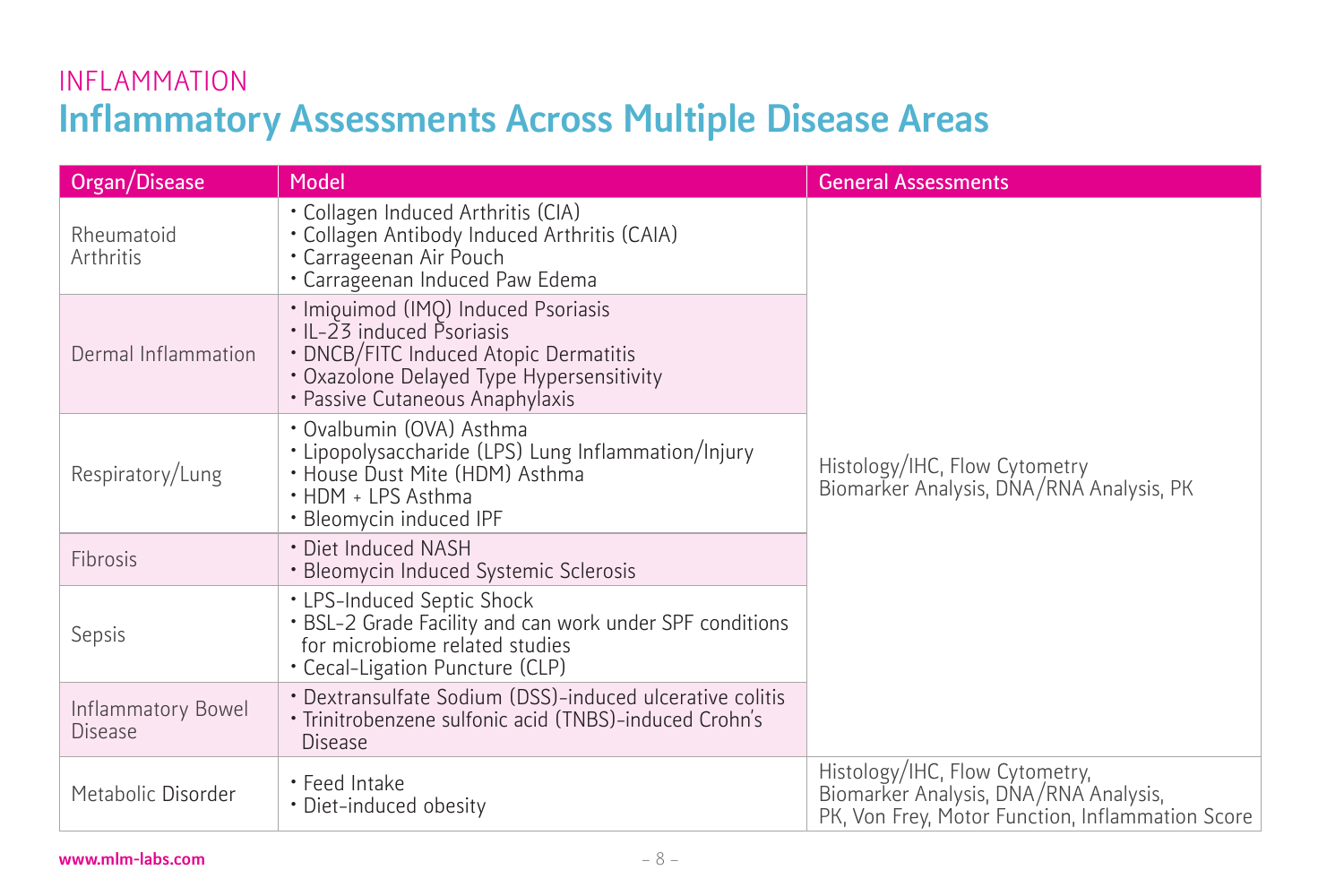# HISTOPATHOLOGY Histological Assessment of all Tissue Types

Histopathological evaluations form a highly valuable component of preclinical, translational, and clinical studies alike, providing additive spatial, contextual, and temporal information directly from tissues of interest. We offer a full-service GCLP and CLIA-certified histopathology laboratory that can provide in-house analysis of tissues, with capabilities for processing, embedding, microtomy, histochemical

1a) IHC, MPO, skin punch, 20x



1b) IHC, MPO, AI Overlay, skin punch, 20x



ment.

2a) Chromogenic triplex, tonsil, (CD8-Teal\_CD4-Yellow\_ CD3-Purple)



2b) IF Triplex, tonsil, (CD3-CY5\_CD8-RG6\_PanCK-FAM)

3a) H&E, Skin punch, 20x

staining, immunohistochemical staining, immunofluorescent staining, and assessments. Our skilled team of histologists provide 20+ years of expertise to apply to each study that MLM performs, utilizing tissue specific staining optimization protocols for antibody validation and calibration, ensuring the highest quality of pathological assess-



3b) Masson Trichrome, Liver, 20x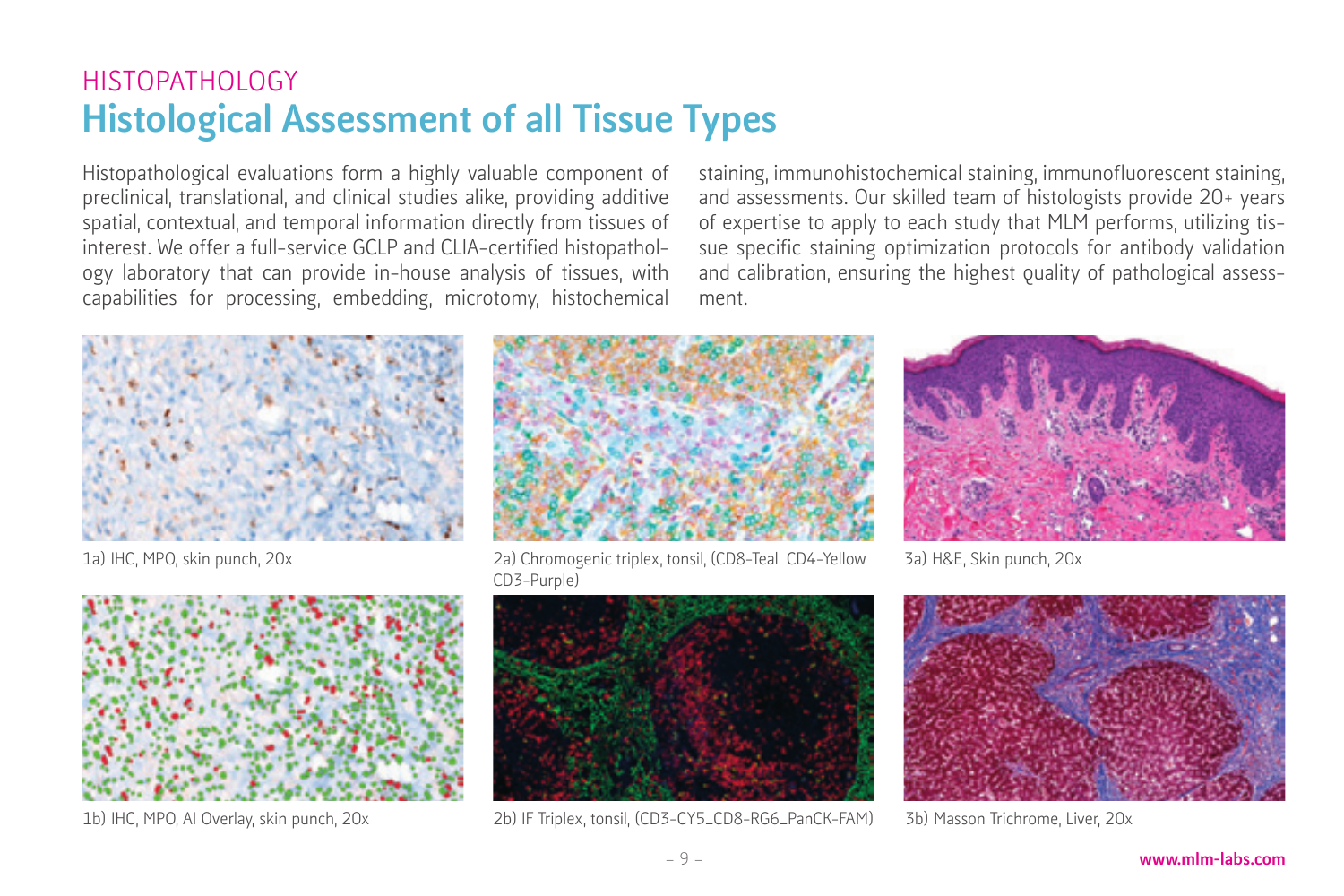## MODELS IN DEVELOPMENT Available for Partnership and Cost-Sharing Opportunities

To meet the ever-changing demands of our client research programs, MLM Medical Labs<sup>®</sup> offers unique in vitro and in vivo model development capabilities for analysis of pharmaceutical, biologic and medical device products. Our laboratory can import and utilize nearly any readily available rodent strain, and has extensive experience creating novel models for custom investigational purposes. Combining the right models with the necessary readouts, both in vivo and ex vivo, brings a higher degree of applicability to the clinic in later stages of development and ultimately accelerates our client programs forward. Collaborative cost-sharing and partnership opportunities are available for those interested in exploring



areas outside our present focus. Contact our scientists to discuss model development for your study needs.

#### Recently Validated Models

- CD4+ T-Cell Anergy Model (Staphylococcal enterotoxin B-induced, performed in Balb/c mice)
- Th17 Cell Differentiation Model (Anti-CD3 antibody-induced, performed in C57/BL6 mice)
- Hair Growth Model (Performed in B6C3F1/J mice)
- Scleroderma / Systemic Sclerosis Model (mice CD-1 or C57BL/6)
- NASH Model (mice C57BL/6)